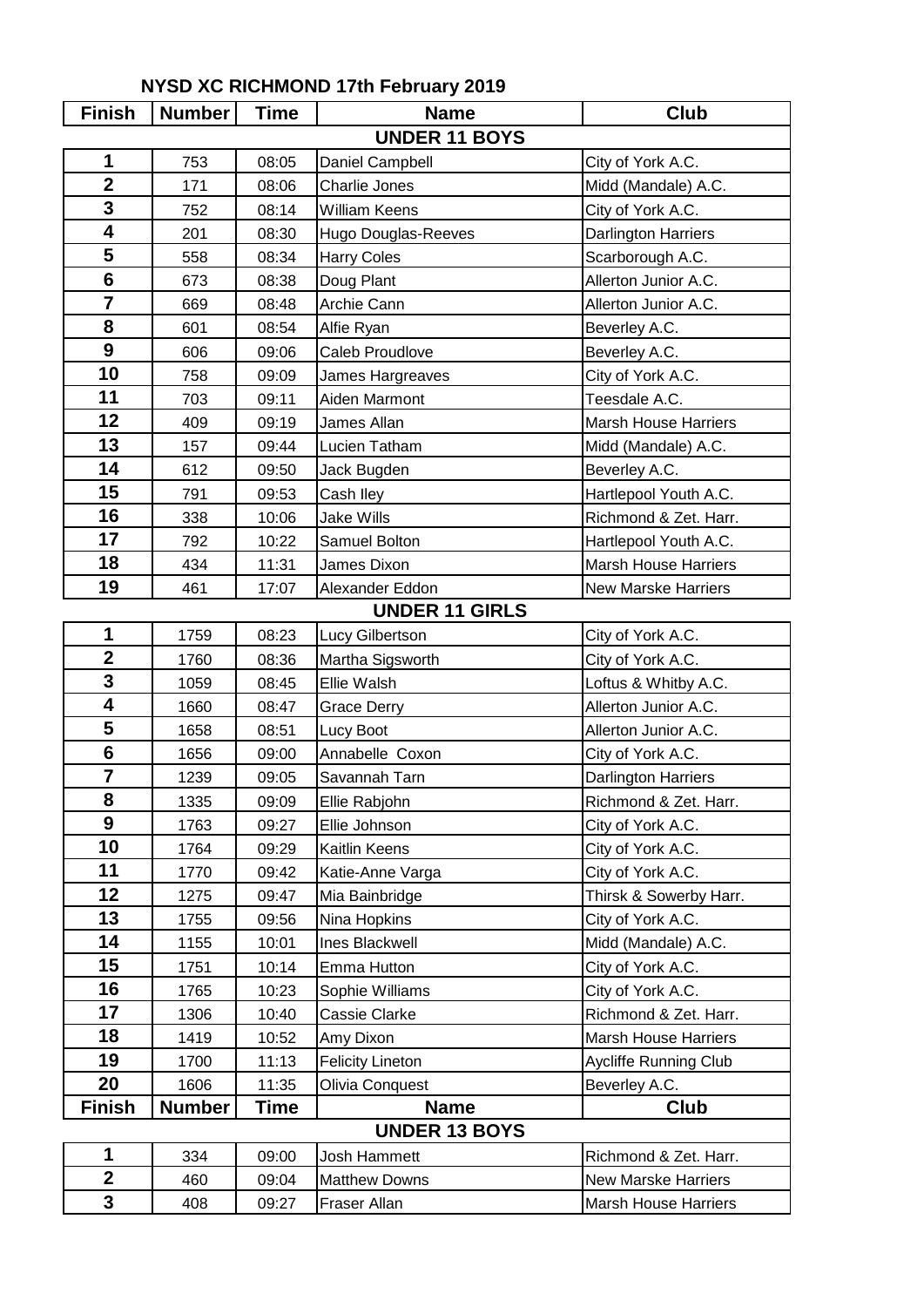| 4                       | 239                     | 09:34          | Alex Boyer                 | Darlington Harriers         |
|-------------------------|-------------------------|----------------|----------------------------|-----------------------------|
| 5                       | 672                     | 09:42          | Marley Plant               | Allerton Junior A.C.        |
| $6\phantom{a}$          | 244                     | 09:43          | Dilan Wilson               | <b>Darlington Harriers</b>  |
| $\overline{7}$          | 925                     | 09:44          | Harry Lyons                | Darlington Harriers         |
| 8                       | 202                     | 09:49          | Josh Scott                 | Darlington Harriers         |
| 9                       | 243                     | 10:00          | Louis Brett                | Darlington Harriers         |
| 10                      | 459                     | 10:02          | Aiden Colmer               | <b>New Marske Harriers</b>  |
| 11                      | 340                     | 10:05          | <b>Thomas Carter</b>       | Richmond & Zet. Harr.       |
| 12                      | 426                     | 10:08          | Kian Wallinger             | <b>Marsh House Harriers</b> |
| 13                      | 329                     | 10:10          | Sam Archer                 | Richmond & Zet. Harr.       |
| 14                      | 339                     | 10:15          | Riley Deighton-Harrison    | Richmond & Zet. Harr.       |
| 15                      | 674                     | 10:17          | Oscar Wheiman              | Allerton Junior A.C.        |
| 16                      | 155                     | 10:18          | <b>Thomas McKie</b>        | Midd (Mandale) A.C.         |
| 17                      | 884                     | 10:20          | Mehdi Ben-Tiba             | <b>New Marske Harriers</b>  |
| 18                      | 602                     | 10:21          | Seb Freeman                | Beverley A.C.               |
| 19                      | 643                     | 10:23          | Adam Derry                 | Allerton Junior A.C.        |
| 20                      | 642                     | 10:26          | Angus Corcoran             | Allerton Junior A.C.        |
| 21                      | 312                     | 10:42          | Dominic Wilford            | Richmond & Zet. Harr.       |
| 22                      | 949                     | 10:47          | Oliver Rogerson            | Richmond & Zet. Harr.       |
| 23                      | 482                     | 10:55          | <b>Riley Middleton</b>     | <b>New Marske Harriers</b>  |
| 24                      | 68                      | 10:58          | Greg Walsh                 | Loftus & Whitby A.C.        |
| 25                      | 555                     | 11:12          | Owen Riley                 | Scarborough A.C.            |
| 26                      | 480                     | 12:41          | Nathan Marshall            | <b>New Marske Harriers</b>  |
| 27                      | 462                     | 13:06          | Samuel Eddon               | <b>New Marske Harriers</b>  |
|                         |                         |                |                            |                             |
|                         | POS.                    | <b>TOTAL</b>   | <b>TEAMS</b>               |                             |
|                         | 1                       | 17             | Darlington Harriers        |                             |
|                         | $\overline{2}$          | 25             | Richmond & Zet. Harr.      |                             |
|                         | 3                       | 29             | <b>New Marske Harriers</b> |                             |
|                         | $\overline{\mathbf{4}}$ | 39             | Allerton Junior A.C.       |                             |
|                         |                         |                | <b>UNDER 13 GIRLS</b>      |                             |
| 1                       | 1152                    | 09:24          | Zoe Hill                   | Midd (Mandale) A.C.         |
| $\overline{\mathbf{2}}$ | 1153                    | 09:39          | <b>Isabel Herbert</b>      | Midd (Mandale) A.C.         |
| $\mathbf{3}$            | 1151                    | 09:51          | Emma McNeil                | Midd (Mandale) A.C.         |
| $\overline{\mathbf{4}}$ | 1302                    | 09:58          | Holly McCowie              | Richmond & Zet. Harr.       |
| 5                       | 1248                    | 10:19          | Sophia Hill                | <b>Darlington Harriers</b>  |
| $6\phantom{1}$          | 1227                    | 10:24          | Libby Hammond              | Darlington Harriers         |
| $\overline{7}$          | 1631                    | 10:39          | Macy Kelly                 | <b>Darlington Harriers</b>  |
| 8                       | 1563                    | 10:50          | Anya Potter-Firth          | Scarborough A.C.            |
| 9                       | 1630                    | 11:00          | <b>Tori Buckley</b>        | <b>Darlington Harriers</b>  |
| 10                      | 1499                    | 11:00          | <b>Isobelle Troop</b>      | <b>New Marske Harriers</b>  |
| 11                      | 1566                    | 11:14          | Amelia Halliday            | Scarborough A.C.            |
| 12                      | 1274                    | 11:19          | Florry Whorton             | Thirsk & Sowerby Harr.      |
| 13                      | 1487                    | 11:21          | Georgia Richmond           | <b>New Marske Harriers</b>  |
| 14                      | 1601                    | 11:37          | Jorja Hutchinson           | Beverley A.C.               |
| 15                      | 1602                    | 11:37          | <b>Emily Holloway</b>      | Beverley A.C.               |
| 16                      | 1477                    | 11:52          | Erin Lax                   | <b>New Marske Harriers</b>  |
| 17<br>18                | 1321                    | 12:03<br>12:12 | Olivia Jackson-Bowers      | Richmond & Zet. Harr.       |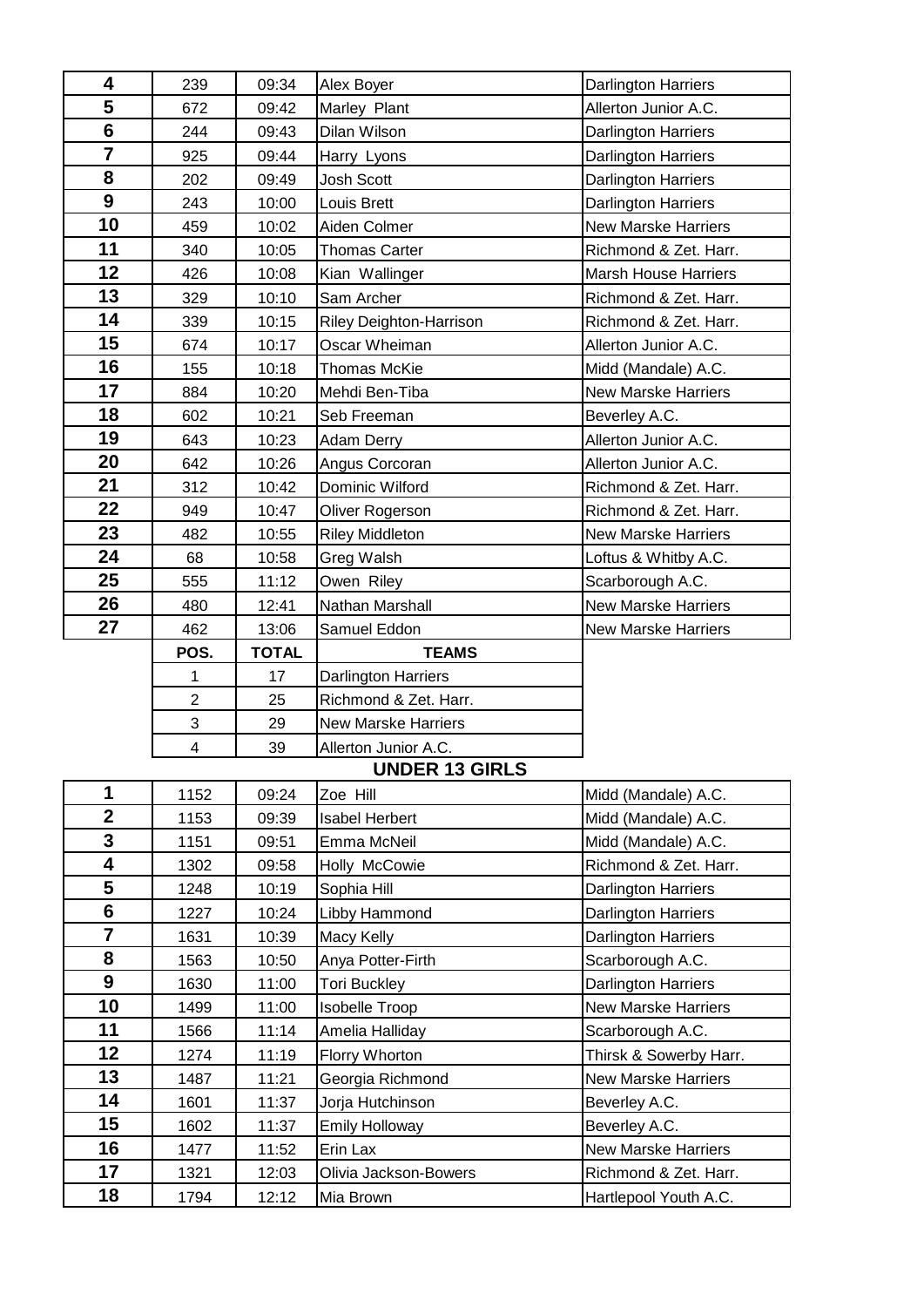| 19                      | 1276           | 12:18        | Anja Bainbridge             | Thirsk & Sowerby Harr.      |
|-------------------------|----------------|--------------|-----------------------------|-----------------------------|
| 20                      | 1418           | 12:27        | Emily Hodgson               | <b>Marsh House Harriers</b> |
| 21                      | 1326           | 12:52        | Alayna Irvin                | Richmond & Zet. Harr.       |
| 22                      | 1470           | 13:03        | Hannah Gunn                 | <b>New Marske Harriers</b>  |
| 23                      | 1273           | 13:17        | Phobe Yates                 | Thirsk & Sowerby Harr.      |
|                         | POS.           | <b>TOTAL</b> | <b>TEAMS</b>                |                             |
|                         | 1              | 6            | Midd (Mandale) A.C.         |                             |
|                         | $\overline{2}$ | 18           | <b>Darlington Harriers</b>  |                             |
|                         | 3              | 39           | New Marske Harriers         |                             |
|                         | 4              | 42           | Richmond & Zet. Harr.       |                             |
|                         | 5              | 54           | Thirsk & Sowerby Harr.      |                             |
| <b>Finish</b>           | <b>Number</b>  | Time         | <b>Name</b>                 | Club                        |
|                         |                |              | <b>UNDER 15 BOYS</b>        |                             |
| 1                       | 323            | 14:06        | Charlie Stephenson          | Richmond & Zet. Harr.       |
| $\mathbf{2}$            | 335            | 14:18        | Kyle Rabjohn                | Richmond & Zet. Harr.       |
| 3                       | 317            | 14:53        | <b>Daniel Francis</b>       | Richmond & Zet. Harr.       |
| $\overline{\mathbf{4}}$ | 424            | 15:54        | Rohan Teasdale              | <b>Marsh House Harriers</b> |
| 5                       | 410            | 16:09        | Ben Hodgson                 | <b>Marsh House Harriers</b> |
| $6\phantom{1}$          | 405            | 16:15        | Nathan Nicholson            | <b>Marsh House Harriers</b> |
| $\overline{7}$          | 331            | 16:31        | Joseph Reeve                | Richmond & Zet. Harr.       |
| 8                       | 309            | 17:50        | Tom O'Mahoney               | Richmond & Zet. Harr.       |
| 9                       | 472            | 19:00        | Tom Halton                  | <b>New Marske Harriers</b>  |
|                         | POS.           | <b>TOTAL</b> | <b>TEAMS</b>                |                             |
|                         | 1              | 6            | Richmond & Zet. Harr.       |                             |
|                         | $\overline{2}$ | 15           | <b>Marsh House Harriers</b> |                             |
|                         |                |              | <b>UNDER 15 GIRLS</b>       |                             |
| 1                       | 1230           | 18:26        | Mia Wetherill               | Darlington Harriers         |
| $\mathbf 2$             | 1082           | 18:47        | Grace Cook                  | Loftus & Whitby A.C.        |
| 3                       | 1661           | 18:54        | <b>Erin Derry</b>           | Allerton Junior A.C.        |
| 4                       | 1864           | 19:09        | Isla McClanachan            | Easingwold R. Club          |
| 5                       | 1307           | 19:56        | Alana Teasdale              | Richmond & Zet. Harr.       |
| 6                       | 1603           | 20:57        | Erin Glover                 | Beverley A.C.               |
|                         |                |              |                             |                             |
| <b>Finish</b>           | <b>Number</b>  | Time         | <b>Name</b>                 | <b>Club</b>                 |
|                         |                |              | <b>UNDER 17 BOYS</b>        |                             |
| 1                       | 301            | 18:06        | <b>Matthew Lambert</b>      | Richmond & Zet. Harr.       |
| $\mathbf{2}$            | 308            | 18:46        | <b>Dylan Soley</b>          | Richmond & Zet. Harr.       |
| 3                       | 326            | 19:04        | Sam Kettlewell              | Richmond & Zet. Harr.       |
| 4                       | 4              | 19:42        | <b>Ben Grounds</b>          | <b>H'Pool Burn Road</b>     |
| 5                       | 658            | 19:44        | Holden Outhwaite            | Allerton Junior A.C.        |
| 6                       | 859            | 19:48        | Fergus McClanachan          | Easingwold R. Club          |
| $\overline{7}$          | 67             | 19:59        | Joseph Leather              | Loftus & Whitby A.C.        |
| 8                       | 313            | 21:34        | Lewis Moore                 | Richmond & Zet. Harr.       |
| 9                       | 278            | 22:05        | Jack Fisher                 | Thirsk & Sowerby Harr.      |
| 10                      | 604            | 23:49        | Aidan Glover                | Beverley A.C.               |
|                         | POS.           | <b>TOTAL</b> | <b>TEAMS</b>                |                             |
|                         | $\mathbf{1}$   | 6            | Richmond & Zet. Harr.       |                             |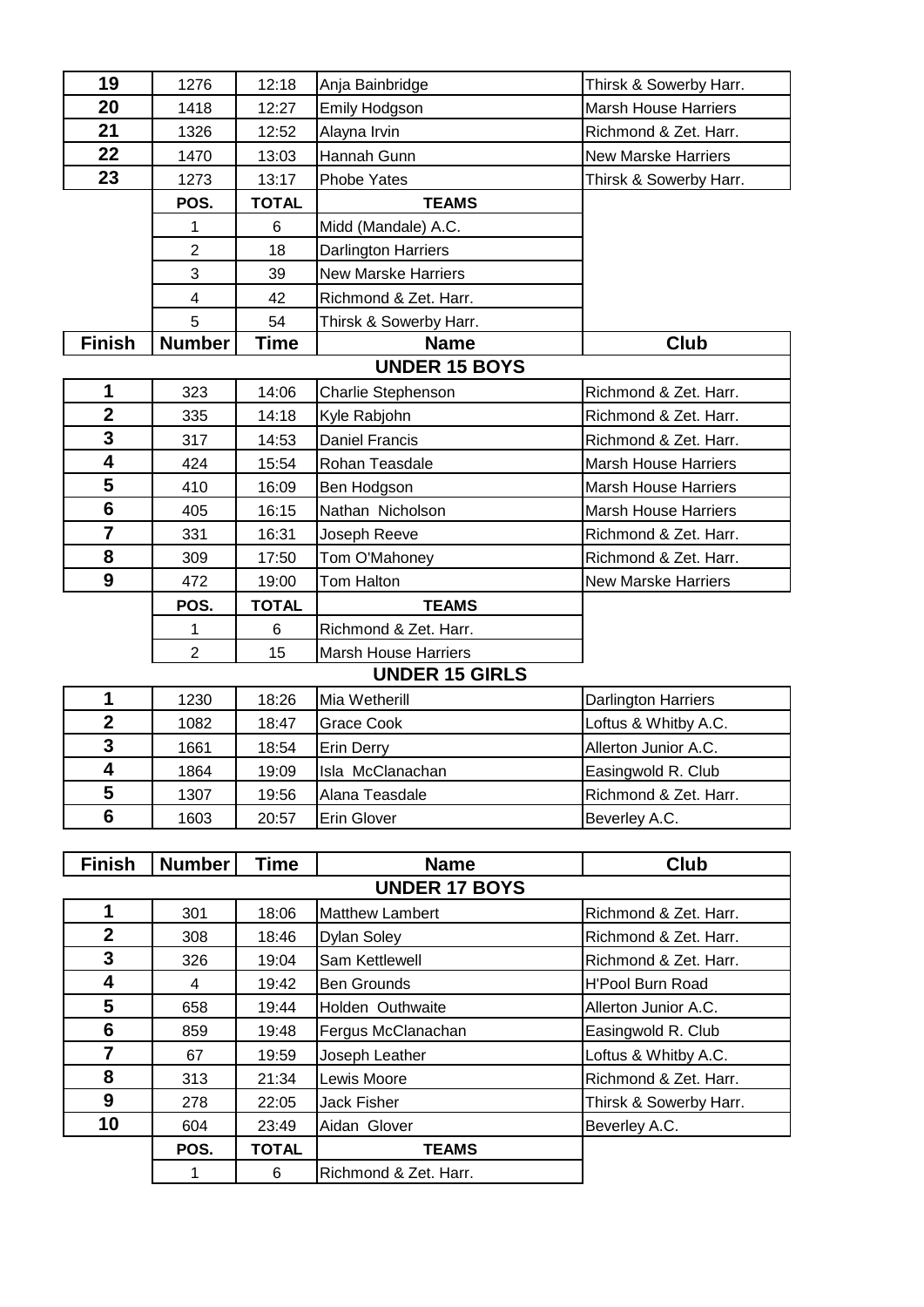| <b>Finish</b>           | <b>Number</b> | <b>Time</b> | <b>Name</b>                | <b>Club</b>                     | Cat             |  |
|-------------------------|---------------|-------------|----------------------------|---------------------------------|-----------------|--|
| <b>SENIOR WOMEN</b>     |               |             |                            |                                 |                 |  |
| 1                       | 1982          | 18:34       | Sarah Tunstall             | Kendal A.C. (Guest)             | <b>SEN</b>      |  |
| $\overline{\mathbf{2}}$ | 1461          | 19:46       | Sharon Bulman              | <b>New Marske Harriers</b>      | V45             |  |
| 3                       | 1064          | 20:10       | <b>Grace Rodgers</b>       | Loftus & Whitby A.C.            | <b>SEN</b>      |  |
| 4                       | 1202          | 20:23       | Jade Hutchinson            | Darlington Harriers             | U20             |  |
| 5                       | 1318          | 20:41       | <b>Rachel Ross-Russell</b> | Richmond & Zet. Harr.           | V45             |  |
| $6\phantom{1}6$         | 1225          | 20:49       | <b>Bernadette Caygill</b>  | Darlington Harriers             | V40             |  |
| $\overline{\mathbf{7}}$ | 1858          | 20:55       | Samantha Davies            | Easingwold R. Club              | V40             |  |
| 8                       | 1065          | 21:06       | <b>Hope Rodgers</b>        | Loftus & Whitby A.C.            | <b>SEN</b>      |  |
| 9                       | 1084          | 21:13       | Angharad Owen              | Loftus & Whitby A.C.            | <b>SEN</b>      |  |
| 10                      | 1003          | 21:19       | Gemma Harcombe-Moore       | <b>H'Pool Burn Road</b>         | <b>SEN</b>      |  |
| 11                      | 1310          | 21:22       | Rebecca Simpson            | Richmond & Zet. Harr.           | V40             |  |
| 12                      | 1277          | 21:23       | Amber Southern             | Thirsk & Sowerby Harr.          | V35             |  |
| 13                      | 1454          | 21:25       | <b>Charlotte Bennett</b>   | <b>New Marske Harriers</b>      | U17             |  |
| 14                      | 1178          | 22:10       | Laura Havis                | Midd (Mandale) A.C.             | U17             |  |
| 15                      | 1451          | 22:13       | Kath Aspin                 | <b>New Marske Harriers</b>      | V <sub>50</sub> |  |
| 16                      | 1455          | 22:31       | Lisa Bennett               | <b>New Marske Harriers</b>      | V45             |  |
| 17                      | 1980          | 22:41       | Amy Etherington            | Durham City Harriers (Guest)    | <b>SEN</b>      |  |
| 18                      | 1323          | 22:51       | Rosie Adams                | Richmond & Zet. Harr.           | <b>SEN</b>      |  |
| 19                      | 1336          | 22:52       | Nicola Simpson             | Richmond & Zet. Harr.           | V40             |  |
| 20                      | 1978          | 22:53       | <b>Kirsty Walker</b>       | <b>Birtley Harriers (Guest)</b> | <b>SEN</b>      |  |
| 21                      | 1490          | 22:55       | Patricia Speedie           | <b>New Marske Harriers</b>      | V45             |  |
| 22                      | 1245          | 22:59       | Linda Noble                | Darlington Harriers             | V <sub>50</sub> |  |
| 23                      | 1332          | 23:07       | <b>Rachel Smith</b>        | Richmond & Zet. Harr.           | U20             |  |
| 24                      | 1376          | 23:20       | Louise Trainor             | <b>Quakers Running Club</b>     | V45             |  |
| 25                      | 1266          | 23:24       | Lorraine Hiles             | Thirsk & Sowerby Harr.          | V <sub>50</sub> |  |
| 26                      | 1511          | 23:26       | Jenny Wilkie               | North York Moors A.C.           | V40             |  |
| 27                      | 1063          | 23:45       | Sarah Price                | Loftus & Whitby A.C.            | V35             |  |
| 28                      | 1055          | 24:05       | Michaela Welham            | Loftus & Whitby A.C.            | V40             |  |
| 29                      | 1279          | 24:08       | <b>Esther Harrison</b>     | Thirsk & Sowerby Harr.          | <b>SEN</b>      |  |
| 30                      | 1213          | 24:15       | Val Clarke                 | Darlington Harriers             | V55             |  |
| 31                      | 1085          | 24:20       | Zara Noble                 | Loftus & Whitby A.C.            | <b>SEN</b>      |  |
| 32                      | 1052          | 24:28       | Kyah Hall                  | Loftus & Whitby A.C.            | <b>SEN</b>      |  |
| 33                      | 1102          | 24:33       | Joanna Casson              | M'bro & Cleve Harriers          | V45             |  |
| 34                      | 1826          | 24:45       | Helen Clyde                | Darlington Tri Club             | V40             |  |
| 35                      | 1506          | 24:49       | Diane Jobson               | North York Moors A.C.           | V45             |  |
| 36                      | 1250          | 24:54       | Nicky Young                | Darlington Harriers             | V45             |  |
| 37                      | 1242          | 25:07       | Millie Grayson             | Darlington Harriers             | U17             |  |
| 38                      | 1208          | 25:11       | Sarah Guy                  | Darlington Harriers             | <b>SEN</b>      |  |
| 39                      | 1076          | 25:16       | Sara Himsworth             | Loftus & Whitby A.C.            | V35             |  |
| 40                      | 1604          | 25:17       | Nicola Glover              | Beverley A.C.                   | V40             |  |
| 41                      | 1628          | 25:36       | Sarah Wilson               | Darlington Harriers             | V40             |  |
| 42                      | 1051          | 25:39       | Susan Dick                 | Loftus & Whitby A.C.            | V40             |  |
| 43                      | 1304          | 25:49       | Pauline Whittaker          | Richmond & Zet. Harr.           | V50             |  |
| 44                      | 1356          | 26:01       | Julie Russell              | <b>Quakers Running Club</b>     | V45             |  |
| 45                      | 1331          | 26:04       | <b>Elly Robertson</b>      | Richmond & Zet. Harr.           | <b>SEN</b>      |  |
| 46                      | 1008          | 26:08       | Amy Atkins                 | H'Pool Burn Road                | <b>SEN</b>      |  |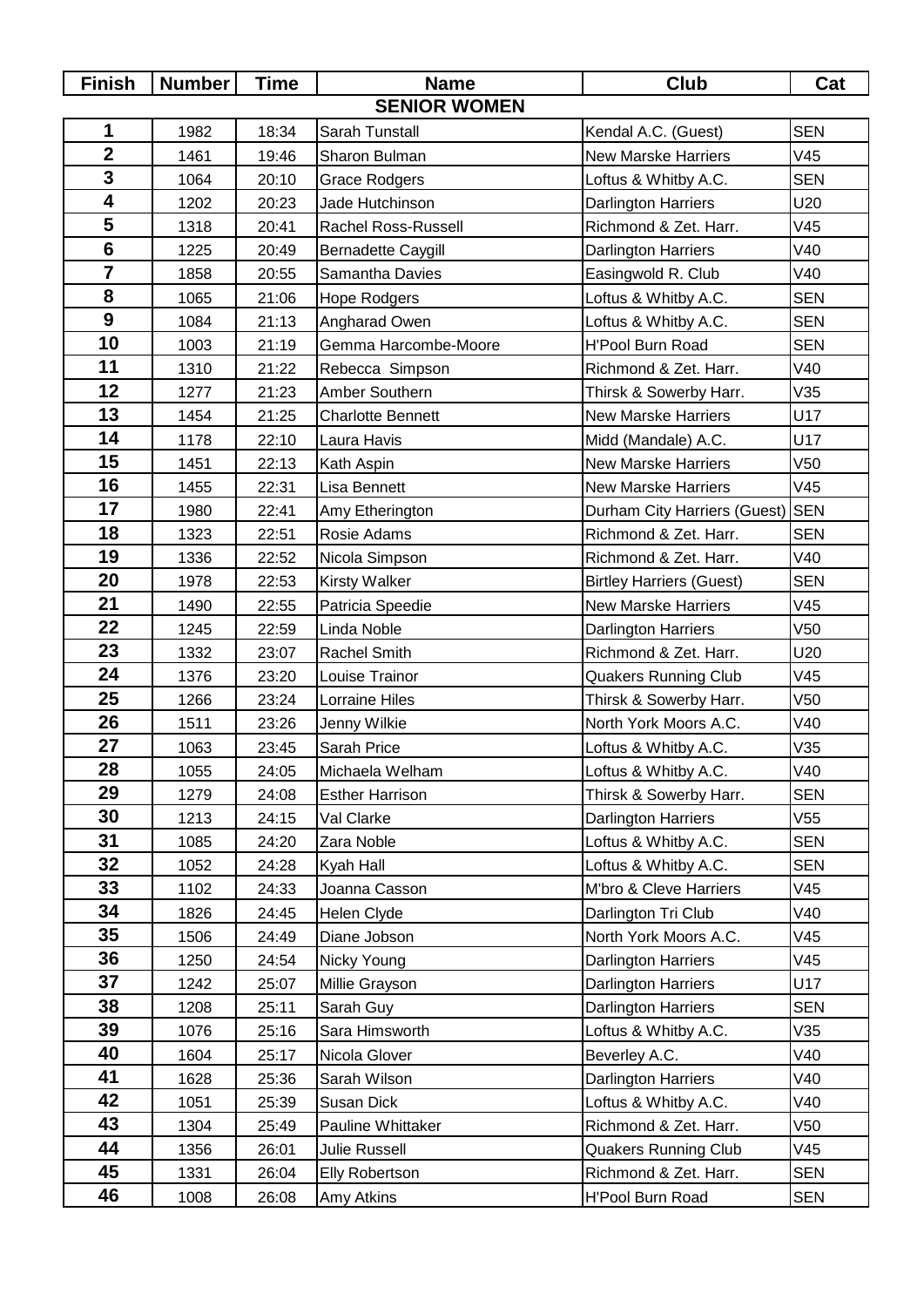| 47 | 1853 | 26:16 | Emma Atkinson         | Easingwold R. Club           | V45             |
|----|------|-------|-----------------------|------------------------------|-----------------|
| 48 | 1726 | 26:18 | Debbie Warren         | <b>Redcar Running Club</b>   | V55             |
| 49 | 1021 | 26:29 | Victoria Fawcett      | <b>H'Pool Burn Road</b>      | V45             |
| 50 | 1685 | 26:41 | Susan Milburn         | <b>Aycliffe Running Club</b> | V60             |
| 51 | 1707 | 27:10 | Katie Mottershead     | Teesdale A.C.                | <b>SEN</b>      |
| 52 | 1467 | 27:12 | Louise Danby          | New Marske Harriers          | <b>SEN</b>      |
| 53 | 1004 | 27:23 | <b>Cary Surtees</b>   | <b>H'Pool Burn Road</b>      | V <sub>50</sub> |
| 54 | 1857 | 27:29 | Sally-Anne Lardner    | Easingwold R. Club           | V60             |
| 55 | 1852 | 27:39 | <b>Lindsey Walker</b> | Easingwold R. Club           | V45             |
| 56 | 1012 | 27:43 | Sam Dixon             | <b>H'Pool Burn Road</b>      | V <sub>50</sub> |
| 57 | 1264 | 27:51 | Jill Libby            | Thirsk & Sowerby Harr.       | V60             |
| 58 | 1513 | 27:53 | Julie McNicholas      | North York Moors A.C.        | V <sub>55</sub> |
| 59 | 1301 | 28:04 | Nicola Buckett        | Richmond & Zet. Harr.        | V45             |
| 60 | 1073 | 28:06 | Sarah Bowman          | Loftus & Whitby A.C.         | <b>SEN</b>      |
| 61 | 1377 | 28:11 | Hannah Alderson       | <b>Quakers Running Club</b>  | V35             |
| 62 | 1023 | 28:14 | Jan Naisbitt          | <b>H'Pool Burn Road</b>      | V50             |
| 63 | 1261 | 28:20 | Faith Coy             | Thirsk & Sowerby Harr.       | V45             |
| 64 | 1226 | 28:21 | <b>Lesley Miller</b>  | Darlington Harriers          | V45             |
| 65 | 1058 | 28:21 | Philippa Hambley      | Loftus & Whitby A.C.         | V40             |
| 66 | 1813 | 28:23 | Liz Jordan            | Stockton Striders A.C.       | V <sub>55</sub> |
| 67 | 1502 | 28:34 | Anne Robson           | North York Moors A.C.        | V60             |
| 68 | 1283 | 28:49 | <b>Tracey Lowster</b> | Thirsk & Sowerby Harr.       | V45             |
| 69 | 1269 | 28:50 | Andrea Colls          | Thirsk & Sowerby Harr.       | V40             |
| 70 | 1686 | 28:51 | <b>Lindsey Brown</b>  | <b>Aycliffe Running Club</b> | V35             |
| 71 | 1883 | 29:01 | Amanda Waller         | New Marske Harriers          | V <sub>55</sub> |
| 72 | 1397 | 29:05 | Sandra Martin         | <b>Quakers Running Club</b>  | V50             |
| 73 | 1855 | 29:10 | Pippa Hutton          | Easingwold R. Club           | V55             |
| 74 | 1357 | 29:24 | <b>Bev Snook</b>      | <b>Quakers Running Club</b>  | V <sub>55</sub> |
| 75 | 1083 | 29:44 | Joanne Marshall       | Loftus & Whitby A.C.         | V45             |
| 76 | 1681 | 29:44 | Gemma Holland         | <b>Aycliffe Running Club</b> | <b>SEN</b>      |
| 77 | 1607 | 29:49 | Jordan Peacock        | Beverley A.C.                | U20             |
| 78 | 1709 | 29:54 | Vicky Bainbridge      | Teesdale A.C.                | V45             |
| 79 | 1805 | 30:01 | Jill Abel             | Stockton Striders A.C.       | V55             |
| 80 | 1680 | 30:07 | Kathleen Tonge        | <b>Aycliffe Running Club</b> | V55             |
| 81 | 1361 | 30:21 | Kathryn Plant         | <b>Quakers Running Club</b>  | V45             |
| 82 | 1832 | 30:23 | Katherine Butterfield | Darlington Tri Club          | V50             |
| 83 | 1253 | 30:37 | Alison Butcher        | Thirsk & Sowerby Harr.       | V50             |
| 84 | 1905 | 30:46 | Denise Evans          | <b>Aycliffe Running Club</b> | V45             |
| 85 | 1731 | 30:49 | Emma Foster           | <b>Redcar Running Club</b>   | V35             |
| 86 | 1278 | 30:58 | <b>Molly Mayes</b>    | Thirsk & Sowerby Harr.       | <b>SEN</b>      |
| 87 | 1901 | 31:09 | Sandrine Hewitt       | <b>Aycliffe Running Club</b> | V40             |
| 88 | 1873 | 31:10 | Sarah Lees            | Easingwold R. Club           | V40             |
| 89 | 1796 | 31:23 | Emma Bolton           | Hartlepool Youth A.C.        | V35             |
| 90 | 1695 | 31:40 | Melanie Rowland       | <b>Aycliffe Running Club</b> | V50             |
| 91 | 1015 | 32:31 | Julie McGrath         | <b>H'Pool Burn Road</b>      | V55             |
| 92 | 1711 | 32:39 | <b>Caroline Moss</b>  | Teesdale A.C.                | V60             |
| 93 | 1678 | 33:04 | Jane Burnside         | <b>Aycliffe Running Club</b> | V60             |
| 94 | 1075 | 33:14 | Emma Jackson          | Loftus & Whitby A.C.         | V40             |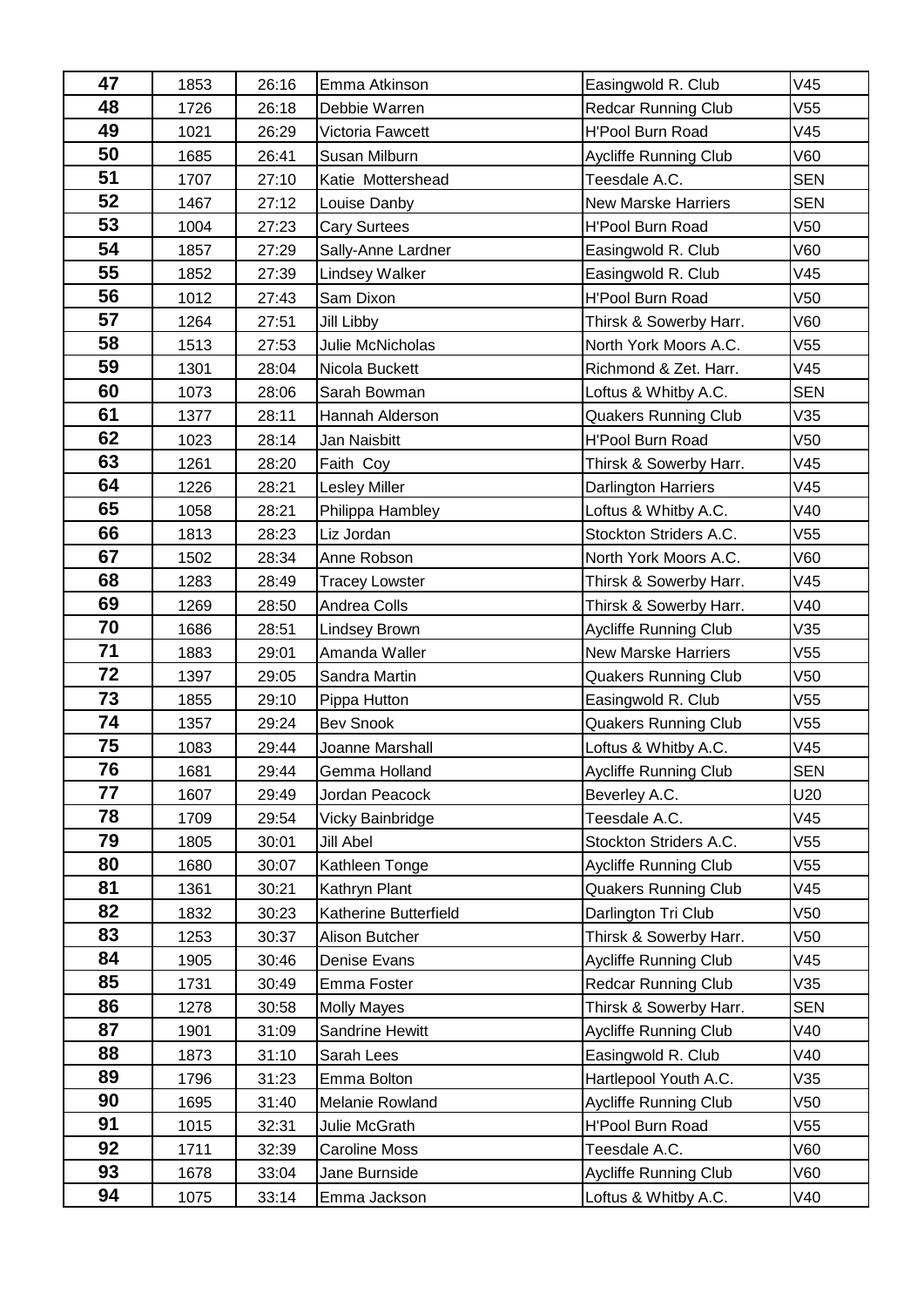| 1865           | 33:18        | Susan McClanachan                | Easingwold R. Club           | V <sub>50</sub> |
|----------------|--------------|----------------------------------|------------------------------|-----------------|
| 1251           | 33:54        | Christine Burn                   | Thirsk & Sowerby Harr.       | V60             |
| 1859           | 33:56        | Catherine Lumb                   | Easingwold R. Club           | V <sub>55</sub> |
| 1688           | 34:17        | <b>Susan Clark</b>               | <b>Aycliffe Running Club</b> | V60             |
| 1708           | 34:19        | Fiona Turnbull                   | Teesdale A.C.                | V45             |
| 1710           | 34:20        | Morag Burton                     | Teesdale A.C.                | V40             |
| 1904           | 34:42        | Yvonne Williams                  | <b>Aycliffe Running Club</b> | V50             |
| 1902           | 34:42        | Penny Johnson                    | <b>Aycliffe Running Club</b> | V45             |
| 1390           | 36:02        | Rachel Grayson                   | <b>Quakers Running Club</b>  | V45             |
| 1812           | 36:17        | Amy Galilee                      | Stockton Striders A.C.       | <b>SEN</b>      |
| 1871           | 36:40        | Jennie King                      | Easingwold R. Club           | V45             |
| 1272           | 37:58        | Margaret Wikeley                 | Thirsk & Sowerby Harr.       | V70             |
| 1259           | 38:15        | Liz Stephenson                   | Thirsk & Sowerby Harr.       | V40             |
| 1860           | 39:41        | Rachel Farrand                   | Easingwold R. Club           | V40             |
| 1265           | 44:22        | Marian Codling                   | Thirsk & Sowerby Harr.       | V75             |
| POS.           | <b>TOTAL</b> | <b>TEAMS</b>                     |                              |                 |
| $\mathbf{1}$   | 46           | <b>New Marske Harriers</b>       |                              |                 |
| $\overline{2}$ | 47           | Loftus & Whitby A.C.             |                              |                 |
| 3              | 53           | Richmond & Zet. Harr.            |                              |                 |
| 4              | 62           | Darlington Harriers              |                              |                 |
| 5              | 123          | Thirsk & Sowerby Harr.           |                              |                 |
| $6\phantom{1}$ | 158          | <b>H'Pool Burn Road Harriers</b> |                              |                 |
| $\overline{7}$ | 163          | Easingwold R. Club               |                              |                 |
| 8              | 186          | North York Moors A.C.            |                              |                 |
| 9              | 201          | <b>Quakers Running Club</b>      |                              |                 |
| 10             | 276          | Aycliffe Running Club            |                              |                 |
|                |              |                                  |                              |                 |
|                |              |                                  |                              |                 |

| <b>Finish</b>  | <b>Number</b>     | Time  | <b>Name</b>            | <b>Club</b>                 | Cat             |  |  |
|----------------|-------------------|-------|------------------------|-----------------------------|-----------------|--|--|
|                | <b>SENIOR MEN</b> |       |                        |                             |                 |  |  |
| 1              | 119               | 32:15 | Greg Jayasuriya        | M'bro & Cleve Harriers      | <b>SEN</b>      |  |  |
| $\overline{2}$ | 985               | 33:06 | <b>Ben Riddell</b>     | Altringham A.C. (Guest)     | <b>SEN</b>      |  |  |
| 3              | 325               | 33:28 | Rob Scott              | Richmond & Zet. Harr.       | <b>SEN</b>      |  |  |
| 4              | 431               | 33:34 | Liam Aldridge          | <b>Marsh House Harriers</b> | <b>SEN</b>      |  |  |
| 5              | 324               | 34:01 | Jake Stephenson        | Richmond & Zet. Harr.       | U20             |  |  |
| 6              | 950               | 34:34 | Reece Dalton           | Richmond & Zet. Harr.       | <b>SEN</b>      |  |  |
| $\overline{7}$ | 892               | 34:54 | Alex Kiel              | <b>New Marske Harriers</b>  | <b>SEN</b>      |  |  |
| 8              | 314               | 35:03 | Carl Jones             | Richmond & Zet. Harr.       | V40             |  |  |
| 9              | 455               | 35:07 | Paul Brown             | <b>New Marske Harriers</b>  | V40             |  |  |
| 10             | 346               | 35:11 | Scott Wardman          | Richmond & Zet. Harr.       | <b>SEN</b>      |  |  |
| 11             | 266               | 35:21 | Tom Levi               | Thirsk & Sowerby Harr.      | <b>SEN</b>      |  |  |
| 12             | 191               | 35:39 | Ben Bergstrand         | Midd (Mandale) A.C.         | U20             |  |  |
| 13             | 511               | 35:41 | David Robinson         | North York Moors A.C.       | V50             |  |  |
| 14             | 144               | 35:46 | James Wilkinson        | M'bro & Cleve Harriers      | <b>SEN</b>      |  |  |
| 15             | 127               | 36:09 | <b>Chris Rumsey</b>    | M'bro & Cleve Harriers      | <b>SEN</b>      |  |  |
| 16             | 501               | 36:28 | Alasdair Tatham        | North York Moors A.C.       | V <sub>45</sub> |  |  |
| 17             | 15                | 36:29 | <b>Richard Darling</b> | <b>H'Pool Burn Road</b>     | V40             |  |  |
| 18             | 3                 | 36:36 | <b>Gary Grounds</b>    | <b>H'Pool Burn Road</b>     | V <sub>45</sub> |  |  |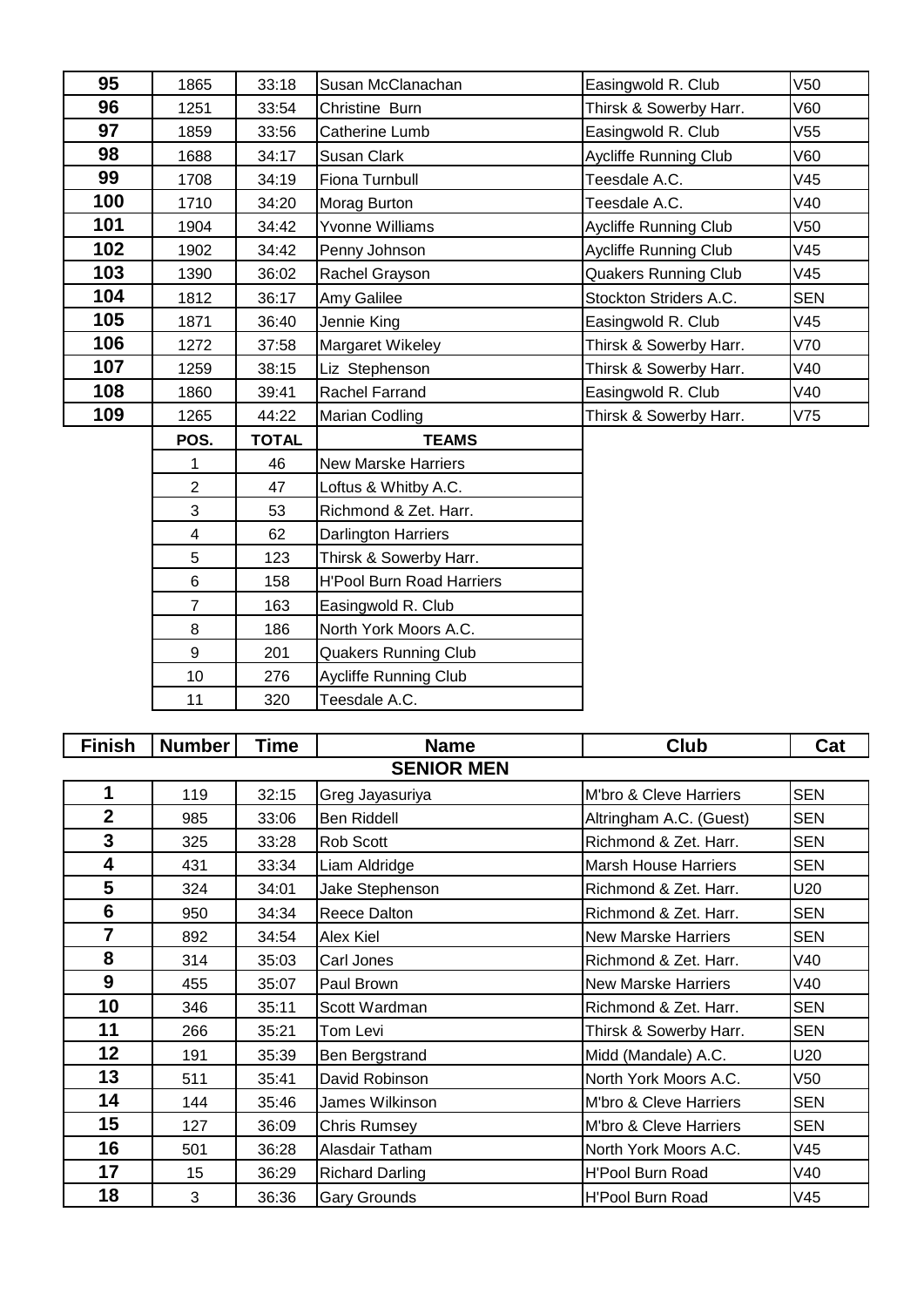| 19 | 984 | 36:42 | lan Robinson            | Heaton Harriers (Guest)      | <b>SEN</b>      |
|----|-----|-------|-------------------------|------------------------------|-----------------|
| 20 | 214 | 36:45 | Colin Taylor            | Darlington Harriers          | V40             |
| 21 | 676 | 36:46 | Mark Wade               | <b>Aycliffe Running Club</b> | <b>SEN</b>      |
| 22 | 320 | 36:47 | <b>Robin Wilkins</b>    | Richmond & Zet. Harr.        | <b>SEN</b>      |
| 23 | 438 | 37:41 | Darren Smith            | <b>Marsh House Harriers</b>  | <b>SEN</b>      |
| 24 | 416 | 37:54 | James Fishburn          | <b>Marsh House Harriers</b>  | <b>SEN</b>      |
| 25 | 517 | 38:00 | <b>Jack Hustwitt</b>    | North York Moors A.C.        | <b>SEN</b>      |
| 26 | 21  | 38:11 | <b>Tony Oliver</b>      | <b>H'Pool Burn Road</b>      | V <sub>50</sub> |
| 27 | 548 | 38:13 | <b>Andrew Ackerley</b>  | North York Moors A.C.        | V45             |
| 28 | 34  | 38:16 | Steven Walker           | H'Pool Burn Road             | <b>SEN</b>      |
| 29 | 802 | 38:38 | Paul Johnson            | Stockton Striders A.C.       | V45             |
| 30 | 515 | 38:42 | <b>Harry Potter</b>     | North York Moors A.C.        | U20             |
| 31 | 310 | 38:53 | <b>Ken Harker</b>       | Richmond & Zet. Harr.        | V45             |
| 32 | 634 | 38:56 | Nick Watson             | <b>Quakers Running Club</b>  | V45             |
| 33 | 110 | 39:04 | Paul Chow               | M'bro & Cleve Harriers       | V40             |
| 34 | 412 | 39:06 | Chris Jefferies         | <b>Marsh House Harriers</b>  | V45             |
| 35 | 103 | 39:07 | Gordon Baird            | M'bro & Cleve Harriers       | V <sub>55</sub> |
| 36 | 265 | 39:15 | Joshua Fothergill       | Thirsk & Sowerby Harr.       | U20             |
| 37 | 106 | 39:18 | Keith Bindoff           | M'bro & Cleve Harriers       | V40             |
| 38 | 125 | 39:23 | Adam Poole              | M'bro & Cleve Harriers       | V40             |
| 39 | 941 | 39:35 | Thomas Day              | Stockton Striders A.C.       | <b>SEN</b>      |
| 40 | 360 | 39:53 | David Jones             | <b>Quakers Running Club</b>  | V40             |
| 41 | 926 | 40:06 | John Surtees            | <b>Aycliffe Running Club</b> | <b>SEN</b>      |
| 42 | 351 | 40:13 | <b>Marc Ellis</b>       | <b>Quakers Running Club</b>  | V45             |
| 43 | 510 | 40:18 | David Hughes            | North York Moors A.C.        | V <sub>55</sub> |
| 44 | 532 | 40:22 | Paul McGough            | North York Moors A.C.        | V40             |
| 45 | 411 | 40:24 | Andy Love               | <b>Marsh House Harriers</b>  | <b>SEN</b>      |
| 46 | 318 | 40:32 | David Hack              | Richmond & Zet. Harr.        | V40             |
| 47 | 275 | 40:34 | Ken Wood                | Thirsk & Sowerby Harr.       | V40             |
| 48 | 413 | 40:36 | Gary Dack               | Marsh House Harriers         | V <sub>55</sub> |
| 49 | 851 | 40:46 | Colin Fletcher          | Easingwold R. Club           | V55             |
| 50 | 114 | 40:58 | Paul Garrens            | M'bro & Cleve Harriers       | V45             |
| 51 | 805 | 41:01 | Michael Burke           | Stockton Striders A.C.       | <b>SEN</b>      |
| 52 | 852 | 41:03 | Neil King               | Easingwold R. Club           | V45             |
| 53 | 205 | 41:04 | <b>Phillip Teece</b>    | Darlington Harriers          | V <sub>55</sub> |
| 54 | 680 | 41:09 | <b>Richard Campbell</b> | Aycliffe Running Club        | <b>SEN</b>      |
| 55 | 279 | 41:11 | Josh Cooper             | Thirsk & Sowerby Harr.       | <b>SEN</b>      |
| 56 | 208 | 41:15 | Andy Campbell-Critchley | Darlington Harriers          | V45             |
| 57 | 537 | 41:20 | <b>Philip Utley</b>     | North York Moors A.C.        | V45             |
| 58 | 429 | 41:22 | Mark Bown               | <b>Marsh House Harriers</b>  | <b>SEN</b>      |
| 59 | 327 | 41:27 | Leon Reeve              | Richmond & Zet. Harr.        | <b>SEN</b>      |
| 60 | 502 | 41:36 | Anthony Harnett         | North York Moors A.C.        | V55             |
| 61 | 952 | 41:42 | Lee Davies              | Richmond & Zet. Harr.        | V45             |
| 62 | 914 | 41:46 | David McKenna           | <b>Darlington Harriers</b>   | V45             |
| 63 | 107 | 41:47 | Lewis Bourner           | M'bro & Cleve Harriers       | <b>SEN</b>      |
| 64 | 806 | 41:52 | Jonathan Archer         | Stockton Striders A.C.       | V40             |
| 65 | 221 | 41:57 | Andy Harrison           | Darlington Harriers          | <b>SEN</b>      |
| 66 | 613 | 42:02 | Jonathon Dennison       | Beverley A.C.                | U17             |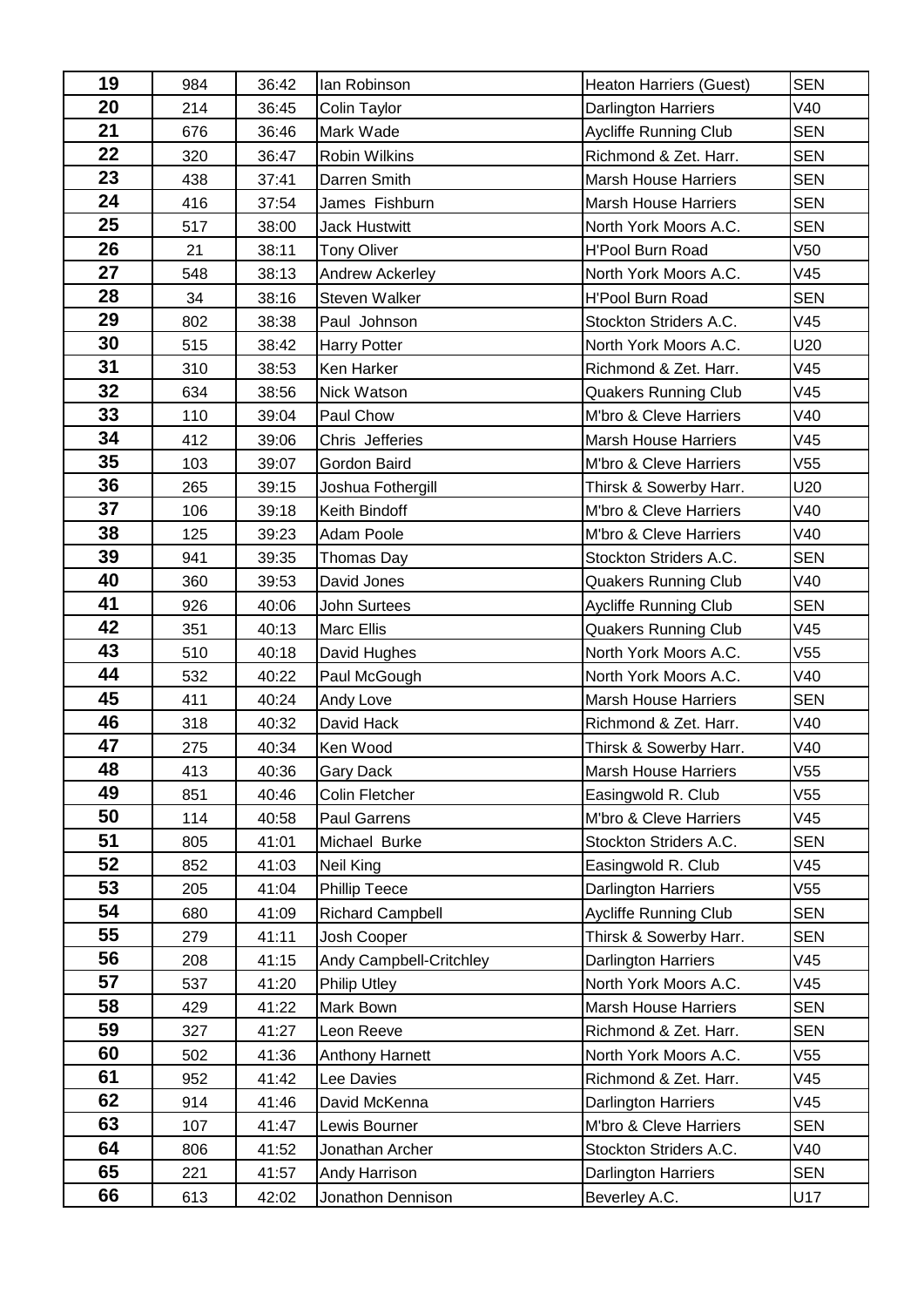| 67  | 953 | 42:09 | Anthony Jefford        | Richmond & Zet. Harr.        | <b>SEN</b>      |
|-----|-----|-------|------------------------|------------------------------|-----------------|
| 68  | 373 | 42:11 | Corey Horn             | <b>Quakers Running Club</b>  | <b>SEN</b>      |
| 69  | 683 | 42:22 | <b>Richard Holland</b> | <b>Aycliffe Running Club</b> | V40             |
| 70  | 684 | 42:36 | Andy Talbot            | <b>Aycliffe Running Club</b> | V <sub>55</sub> |
| 71  | 981 | 42:37 | Lee Hutchinson         | Orchard Eagles R.C.          | <b>SEN</b>      |
| 72  | 137 | 42:40 | <b>Martin Vasey</b>    | M'bro & Cleve Harriers       | V40             |
| 73  | 271 | 42:52 | Stephan Tomaszewski    | Thirsk & Sowerby Harr.       | V55             |
| 74  | 711 | 43:17 | Mark Whiteman          | Easingwold R. Club           | V <sub>50</sub> |
| 75  | 398 | 43:28 | <b>Michael Kipling</b> | <b>Quakers Running Club</b>  | <b>SEN</b>      |
| 76  | 734 | 43:30 | Mark Taylor            | <b>Redcar Running Club</b>   | <b>SEN</b>      |
| 77  | 611 | 43:35 | <b>Curtis Arnott</b>   | Beverley A.C.                | <b>SEN</b>      |
| 78  | 526 | 43:36 | <b>Mark Potter</b>     | North York Moors A.C.        | V45             |
| 79  | 231 | 43:38 | Adam Harker            | Darlington Harriers          | <b>SEN</b>      |
| 80  | 79  | 43:43 | <b>Graham Palmer</b>   | Loftus & Whitby A.C.         | V55             |
| 81  | 70  | 43:46 | <b>Chris Foster</b>    | Loftus & Whitby A.C.         | V45             |
| 82  | 80  | 43:51 | <b>Mikey Garbutt</b>   | Loftus & Whitby A.C.         | <b>SEN</b>      |
| 83  | 871 | 43:53 | Roy McGhie             | Easingwold R. Club           | <b>SEN</b>      |
| 84  | 951 | 43:53 | Paul Simpson           | Richmond & Zet. Harr.        | V40             |
| 85  | 261 | 44:03 | Mick Cropper           | Thirsk & Sowerby Harr.       | V40             |
| 86  | 920 | 44:08 | Carl Eddon             | Darlington Harriers          | <b>SEN</b>      |
| 87  | 129 | 44:08 | Paul Wilkin            | M'bro & Cleve Harriers       | V45             |
| 88  | 928 | 44:14 | Martyn Knox            | <b>Aycliffe Running Club</b> | <b>SEN</b>      |
| 89  | 365 | 44:14 | Andrew Vernon          | <b>Quakers Running Club</b>  | <b>SEN</b>      |
| 90  | 686 | 44:21 | Alexander Lineton      | <b>Aycliffe Running Club</b> | <b>SEN</b>      |
| 91  | 427 | 44:26 | <b>Michael Scott</b>   | Marsh House Harriers         | U20             |
| 92  | 223 | 44:57 | Kevin Wilson           | Darlington Harriers          | V45             |
| 93  | 870 | 45:03 | <b>Howard Thompson</b> | Easingwold R. Club           | V60             |
| 94  | 809 | 45:14 | Finlay Pinnington      | Stockton Striders A.C.       | <b>SEN</b>      |
| 95  | 436 | 45:15 | Calvin Nicholson       | <b>Marsh House Harriers</b>  | V45             |
| 96  | 464 | 45:21 | Laurie Everitt         | New Marske Harriers          | V60             |
| 97  | 115 | 45:34 | Mark Geldard           | M'bro & Cleve Harriers       | V40             |
| 98  | 252 | 45:38 | Andy Butcher           | Thirsk & Sowerby Harr.       | V <sub>50</sub> |
| 99  | 280 | 45:44 | Mike Lowther           | Thirsk & Sowerby Harr.       | V50             |
| 100 | 726 | 45:55 | Shaun Flewker-Barker   | <b>Redcar Running Club</b>   | <b>SEN</b>      |
| 101 | 860 | 46:23 | <b>Richard Freeman</b> | Easingwold R. Club           | V40             |
| 102 | 371 | 46:31 | Tom Chapman            | <b>Quakers Running Club</b>  | V45             |
| 103 | 736 | 46:48 | Keith Burt             | <b>Redcar Running Club</b>   | V50             |
| 104 | 702 | 46:50 | <b>Steve Moss</b>      | Teesdale A.C.                | V60             |
| 105 | 430 | 46:58 | <b>Mark Scott</b>      | <b>Marsh House Harriers</b>  | V40             |
| 106 | 267 | 47:05 | Martyn Coy             | Thirsk & Sowerby Harr.       | V45             |
| 107 | 380 | 47:16 | David Todd             | <b>Quakers Running Club</b>  | V45             |
| 108 | 104 | 47:26 | <b>Trevor Baker</b>    | M'bro & Cleve Harriers       | V55             |
| 109 | 499 | 47:35 | <b>Matthew Tarrant</b> | <b>New Marske Harriers</b>   | V55             |
| 110 | 498 | 47:41 | John Spraggett         | <b>New Marske Harriers</b>   | V65             |
| 111 | 64  | 47:53 | Jono Urban             | Loftus & Whitby A.C.         | U20             |
| 112 | 51  | 48:11 | Gary Beard             | Loftus & Whitby A.C.         | V55             |
| 113 | 352 | 48:32 | Graham Park            | <b>Quakers Running Club</b>  | V55             |
| 114 | 362 | 49:15 | David Whittle          | <b>Quakers Running Club</b>  | V <sub>55</sub> |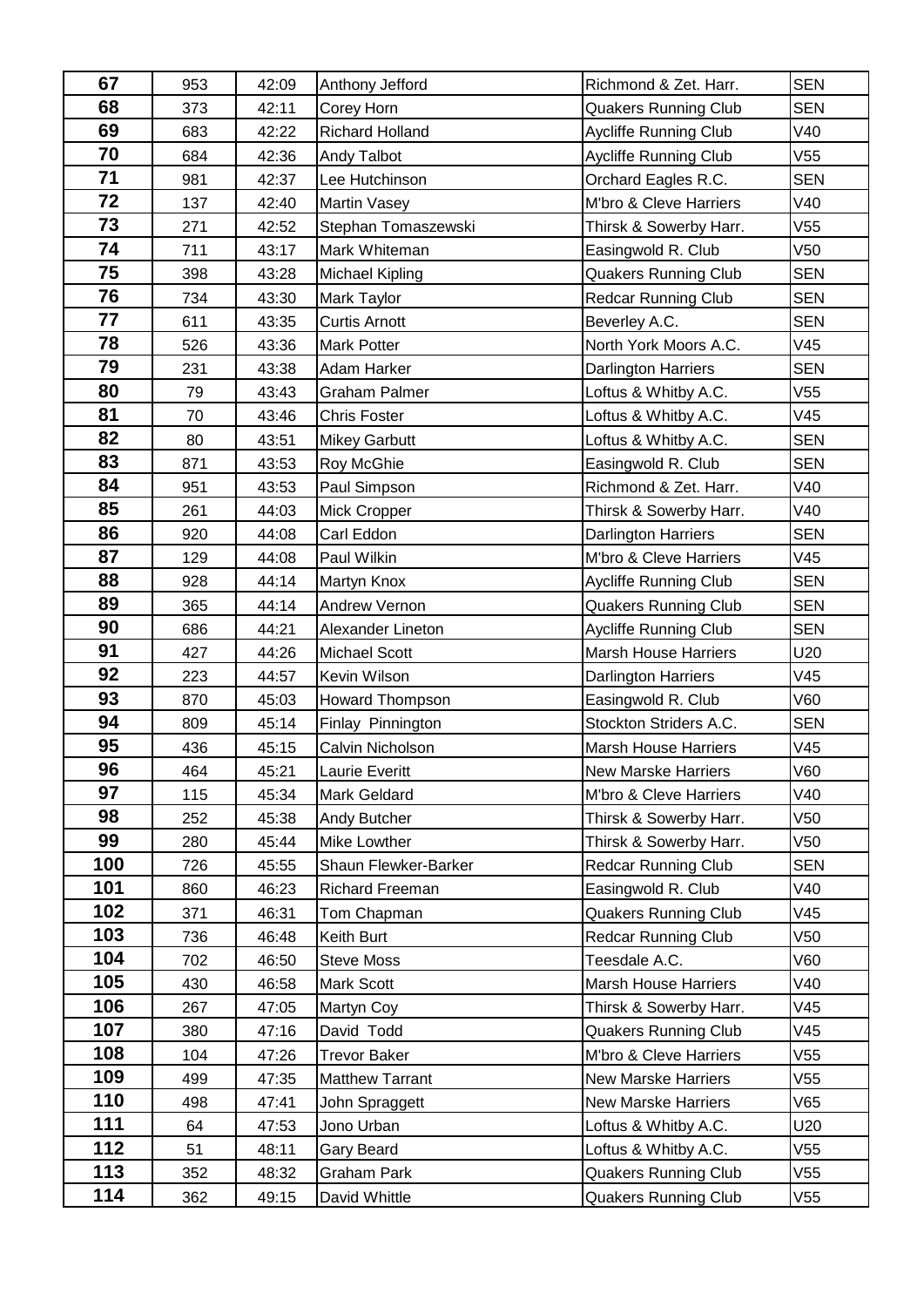| 115 | 236  | 49:26        | <b>Richard Bowes</b>   | Darlington Harriers          | <b>SEN</b>      |
|-----|------|--------------|------------------------|------------------------------|-----------------|
| 116 | 691  | 49:42        | Dave Blewitt           | <b>Aycliffe Running Club</b> | V50             |
| 117 | 704  | 49:45        | Marcus Weaver          | Teesdale A.C.                | <b>SEN</b>      |
| 118 | 739  | 50:29        | Paul Noble             | <b>Redcar Running Club</b>   | V55             |
| 119 | 5    | 50:36        | Nigel Shaw             | H'Pool Burn Road             | V55             |
| 120 | 56   | 50:57        | Malcolm Peggs          | Loftus & Whitby A.C.         | V60             |
| 121 | 821  | 50:59        | Anthony Hamling        | Stockton Striders A.C.       | V40             |
| 122 | 359  | 51:03        | lain Clyde             | <b>Quakers Running Club</b>  | V55             |
| 123 | 207  | 51:29        | Dave Riches            | Darlington Harriers          | V <sub>55</sub> |
| 124 | 55   | 52:06        | James O'Brien          | Loftus & Whitby A.C.         | V55             |
| 125 | 272  | 52:44        | David Tervit           | Thirsk & Sowerby Harr.       | V45             |
| 126 | 392  | 53:32        | Lloyd Ashby            | <b>Quakers Running Club</b>  | V40             |
| 127 | 934  | 54:22        | David Stothard         | <b>Aycliffe Running Club</b> | V45             |
| 128 | 23   | 54:48        | Peter Johnson          | <b>H'Pool Burn Road</b>      | V60             |
| 129 | 276  | 55:14        | <b>Adrian Elsworth</b> | Thirsk & Sowerby Harr.       | V45             |
| 130 | 264  | 57:22        | Duncan Fothergill      | Thirsk & Sowerby Harr.       | V40             |
| 131 | 262  | 59:43        | James Stephenson       | Thirsk & Sowerby Harr.       | V40             |
| 132 | 681  | 01:01:23     | <b>Richard Tonge</b>   | <b>Aycliffe Running Club</b> | V60             |
|     | POS. | <b>TOTAL</b> | <b>TEAMS</b>           |                              |                 |
|     | 1    | 54           | Richmond & Zet. Harr.  |                              |                 |

| rus.           | IUIAL | I EAMS                           |
|----------------|-------|----------------------------------|
|                | 54    | Richmond & Zet. Harr.            |
| $\overline{2}$ | 135   | M'bro & Cleve Harriers           |
| 3.             | 154   | North York Moors A.C.            |
| 4              | 178   | <b>Marsh House Harriers</b>      |
| 5.             | 307   | Thirsk & Sowerby Harr.           |
| 6              | 335   | <b>Darlington Harriers</b>       |
| 7              | 336   | <b>H'Pool Burn Road Harriers</b> |
| 8              | 341   | <b>Aycliffe Running Club</b>     |
| 9              | 346   | <b>Quakers Running Club</b>      |
| 10             | 398   | Stockton Striders A.C.           |
| 11             | 452   | Easingwold R. Club               |
| 12             | 586   | Loftus & Whitby A.C.             |

| <b>Finish</b><br><b>Pos</b> | <b>Number</b>           | <b>Time</b> | <b>Name</b>             | <b>Club</b>                 | Cat |  |  |  |
|-----------------------------|-------------------------|-------------|-------------------------|-----------------------------|-----|--|--|--|
|                             | <b>OVER 65 VET. MEN</b> |             |                         |                             |     |  |  |  |
| 1                           | 251                     | 22:58       | Rob Burn                | Thirsk & Sowerby Harr.      | V65 |  |  |  |
| $\mathbf{2}$                | 607                     | 27:55       | Neil Sargeant           | Beverley A.C.               | V65 |  |  |  |
| 3                           | 256                     | 28:38       | Kenneth Evitt           | Thirsk & Sowerby Harr.      | V65 |  |  |  |
| 4                           | 882                     | 31:27       | Colin Scollay           | <b>New Marske Harriers</b>  | V65 |  |  |  |
| 5                           | 496                     | 31:27       | <b>Tony Slater</b>      | New Marske Harriers         | V65 |  |  |  |
|                             |                         |             | <b>OVER 70 VET. MEN</b> |                             |     |  |  |  |
| 1                           | 133                     | 26:13       | Derek Casson            | M'bro & Cleve Harriers      | V70 |  |  |  |
| $\overline{2}$              | 378                     | 30:35       | Danny Gordon            | <b>Quakers Running Club</b> | V70 |  |  |  |
| 3                           | 277                     | 37:53       | Alan Wikeley            | Thirsk & Sowerby Harr.      | V70 |  |  |  |
|                             |                         |             | <b>OVER 75 VET. MEN</b> |                             |     |  |  |  |
|                             | 273                     | 42:00       | lan Codling             | Thirsk & Sowerby Harr.      | V75 |  |  |  |
|                             |                         |             | <b>OVER 80 VET. MEN</b> |                             |     |  |  |  |
|                             | 909                     | 32:01       | lan Barnes              | <b>Darlington Harriers</b>  | V80 |  |  |  |